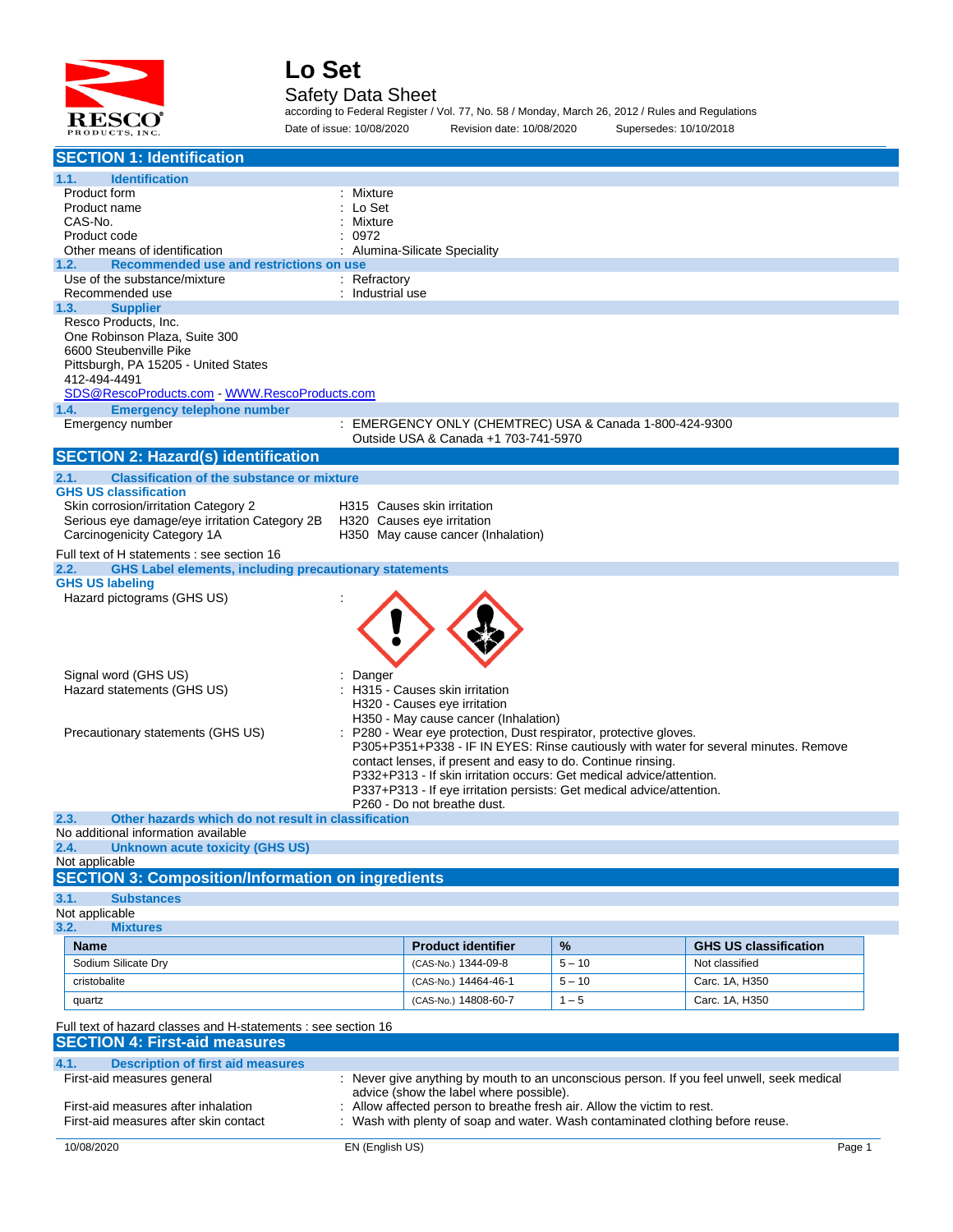## Safety Data Sheet

according to Federal Register / Vol. 77, No. 58 / Monday, March 26, 2012 / Rules and Regulations

| First-aid measures after eye contact                                        | : IF IN EYES: Rinse cautiously with water for several minutes. Remove contact lenses, if present                                                       |
|-----------------------------------------------------------------------------|--------------------------------------------------------------------------------------------------------------------------------------------------------|
| First-aid measures after ingestion                                          | and easy to do. Continue rinsing.<br>: Rinse mouth. Do NOT induce vomiting. Obtain emergency medical attention.                                        |
| Most important symptoms and effects (acute and delayed)<br>4.2.             |                                                                                                                                                        |
| Potential Adverse human health effects and<br>symptoms                      | : Based on available data, the classification criteria are not met.                                                                                    |
| Symptoms/effects after inhalation                                           | : May cause cancer by inhalation. Danger of serious damage to health by prolonged exposure                                                             |
| Symptoms/effects after skin contact                                         | through inhalation.<br>: Causes skin irritation.                                                                                                       |
| Symptoms/effects after eye contact                                          | : Causes eye irritation.                                                                                                                               |
| Immediate medical attention and special treatment, if necessary<br>4.3.     |                                                                                                                                                        |
| No additional information available                                         |                                                                                                                                                        |
| <b>SECTION 5: Fire-fighting measures</b>                                    |                                                                                                                                                        |
| 5.1.<br>Suitable (and unsuitable) extinguishing media                       |                                                                                                                                                        |
| Suitable extinguishing media<br>Unsuitable extinguishing media              | : Use extinguishing media appropriate for surrounding fire.<br>: In case of fire, all extinguishing media allowed.                                     |
| Specific hazards arising from the chemical<br>5.2.                          |                                                                                                                                                        |
| Fire hazard                                                                 | : Not flammable.                                                                                                                                       |
| Special protective equipment and precautions for fire-fighters<br>5.3.      |                                                                                                                                                        |
| Firefighting instructions<br>Protection during firefighting                 | : Exercise caution when fighting any chemical fire.<br>: Do not enter fire area without proper protective equipment, including respiratory protection. |
| <b>SECTION 6: Accidental release measures</b>                               |                                                                                                                                                        |
| Personal precautions, protective equipment and emergency procedures<br>6.1. |                                                                                                                                                        |
| 6.1.1.<br>For non-emergency personnel                                       |                                                                                                                                                        |
| Emergency procedures                                                        | : Do not breathe dust.                                                                                                                                 |
| 6.1.2.<br>For emergency responders                                          |                                                                                                                                                        |
| Protective equipment<br><b>Emergency procedures</b>                         | Equip cleanup crew with proper protection.<br>: Ventilate area.                                                                                        |
| <b>Environmental precautions</b><br>6.2.                                    |                                                                                                                                                        |
| Prevent entry to sewers and public waters.                                  |                                                                                                                                                        |
| Methods and material for containment and cleaning up<br>6.3.                |                                                                                                                                                        |
| Methods for cleaning up<br><b>Reference to other sections</b><br>6.4.       | : On land, sweep or shovel into suitable containers. Minimize generation of dust.                                                                      |
|                                                                             |                                                                                                                                                        |
| See Heading 8. Exposure controls and personal protection.                   |                                                                                                                                                        |
| <b>SECTION 7: Handling and storage</b>                                      |                                                                                                                                                        |
| 7.1.<br><b>Precautions for safe handling</b>                                |                                                                                                                                                        |
| Precautions for safe handling                                               | : Do not handle until all safety precautions have been read and understood. Avoid raising dust.                                                        |
|                                                                             | Avoid contact with skin and eyes. Do not breathe dust.                                                                                                 |
| Hygiene measures                                                            | : Wash Wash hands and other exposed areas with mild soap and water before eating, drinking                                                             |
| Conditions for safe storage, including any incompatibilities<br>7.2.        | or smoking and when leaving work thoroughly after handling.                                                                                            |
| Storage conditions                                                          | : Store in a dry place.                                                                                                                                |
| <b>SECTION 8: Exposure controls/personal protection</b>                     |                                                                                                                                                        |
| 8.1.<br><b>Control parameters</b>                                           |                                                                                                                                                        |
| Lo Set (Mixture)                                                            |                                                                                                                                                        |
| No additional information available                                         |                                                                                                                                                        |
| cristobalite (14464-46-1)                                                   |                                                                                                                                                        |
| <b>USA - ACGIH - Occupational Exposure Limits</b>                           |                                                                                                                                                        |
| ACGIH TWA (mg/m <sup>3</sup> )                                              | 0.025 mg/m <sup>3</sup> respirable dust                                                                                                                |
| <b>USA - OSHA - Occupational Exposure Limits</b>                            |                                                                                                                                                        |
| OSHA PEL (TWA) (mg/m <sup>3</sup> )                                         | $0.05$ mg/m <sup>3</sup> respirable dust                                                                                                               |
|                                                                             |                                                                                                                                                        |
| Sodium Silicate Dry (1344-09-8)                                             |                                                                                                                                                        |
| No additional information available                                         |                                                                                                                                                        |
| quartz (14808-60-7)                                                         |                                                                                                                                                        |
| <b>USA - ACGIH - Occupational Exposure Limits</b>                           |                                                                                                                                                        |
| ACGIH TWA (mg/m <sup>3</sup> )                                              | 0.025 mg/m <sup>3</sup> (Silica-Crystalline Quartz; USA; Time-weighted average exposure limit 8<br>h; TLV - Adopted Value; Respirable fraction)        |
| <b>USA - OSHA - Occupational Exposure Limits</b>                            |                                                                                                                                                        |
| Local name                                                                  | Silica, crystalline quartz, respirable dust                                                                                                            |
| OSHA PEL (TWA) (mg/m <sup>3</sup> )                                         | 0.05 mg/m <sup>3</sup> respirable dust                                                                                                                 |
| Remark (OSHA)                                                               | (3) See Table Z-3.                                                                                                                                     |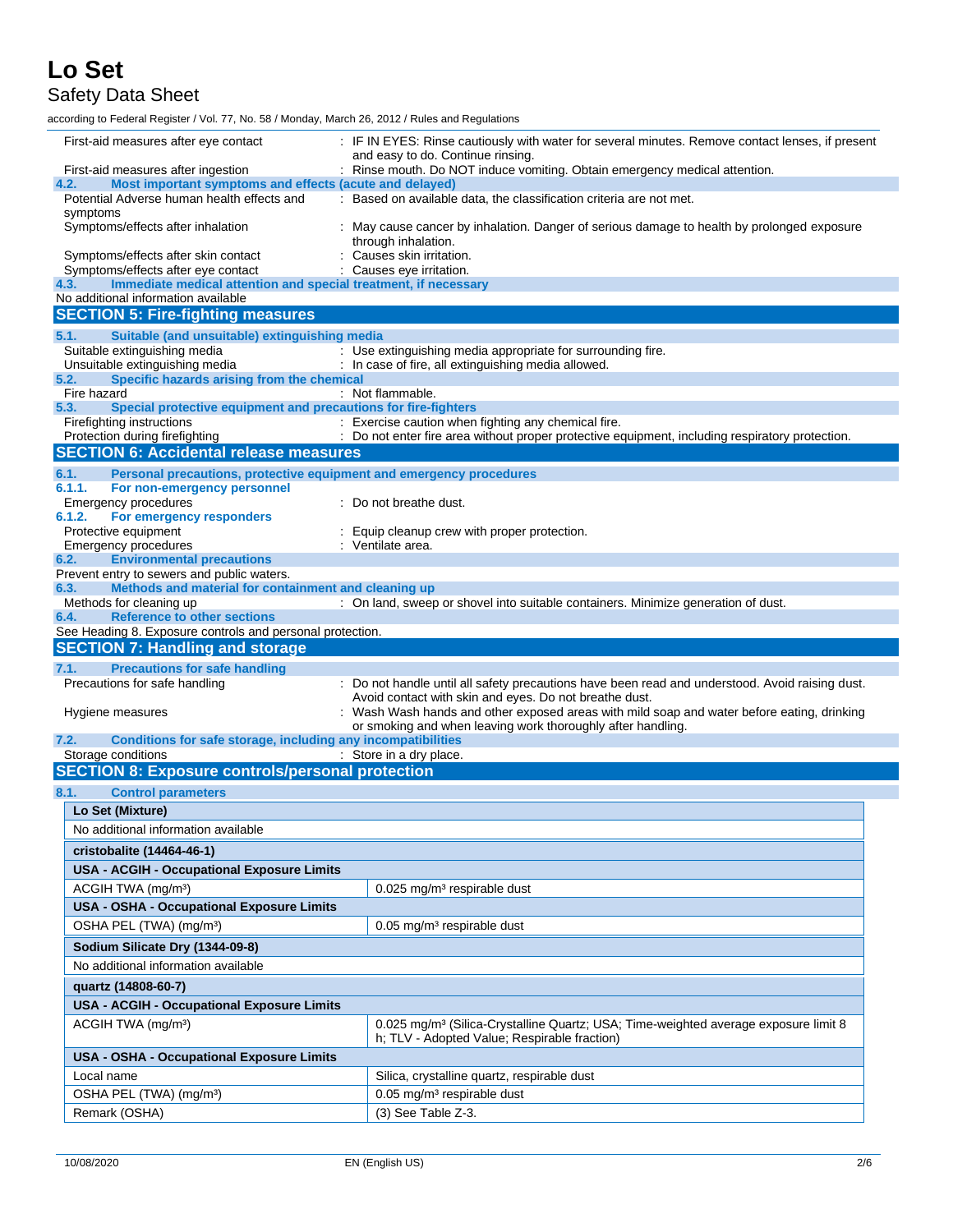Safety Data Sheet

according to Federal Register / Vol. 77, No. 58 / Monday, March 26, 2012 / Rules and Regulations

| 8.2.<br><b>Appropriate engineering controls</b>                               |                                                                 |
|-------------------------------------------------------------------------------|-----------------------------------------------------------------|
| Appropriate engineering controls                                              | : Provide adequate ventilation to minimize dust concentrations. |
| Individual protection measures/Personal protective equipment<br>8.3.          |                                                                 |
| Personal protective equipment:                                                |                                                                 |
| Avoid all unnecessary exposure.                                               |                                                                 |
| Hand protection:                                                              |                                                                 |
| Wear protective gloves.                                                       |                                                                 |
| Eye protection:                                                               |                                                                 |
| Chemical goggles or safety glasses                                            |                                                                 |
| Skin and body protection:<br>Wear suitable protective clothing                |                                                                 |
|                                                                               |                                                                 |
| <b>Respiratory protection:</b><br>Wear appropriate mask                       |                                                                 |
| Other information:                                                            |                                                                 |
| Do not eat, drink or smoke during use.                                        |                                                                 |
| <b>SECTION 9: Physical and chemical properties</b>                            |                                                                 |
|                                                                               |                                                                 |
| 9.1.<br>Information on basic physical and chemical properties                 |                                                                 |
| Physical state                                                                | : Solid                                                         |
| Appearance                                                                    | Granular mixture.                                               |
| Color                                                                         | Gray brown                                                      |
| Odor                                                                          | $:$ earthy                                                      |
| Odor threshold                                                                | : Not applicable                                                |
|                                                                               |                                                                 |
| pH                                                                            | No data available                                               |
| Melting point                                                                 | > 2000 °F                                                       |
| Freezing point                                                                | : Not applicable                                                |
| Boiling point                                                                 | Not applicable                                                  |
| Critical temperature                                                          | Not applicable                                                  |
| Critical pressure                                                             | Not applicable                                                  |
| Flash point                                                                   | Not applicable                                                  |
|                                                                               |                                                                 |
| Relative evaporation rate (butyl acetate=1)                                   | Not applicable                                                  |
| Relative evaporation rate (ether=1)                                           | Not applicable                                                  |
| Flammability (solid, gas)                                                     | Non flammable.                                                  |
| Vapor pressure                                                                | Not Applicable                                                  |
| Vapor pressure at 50 °C                                                       | Not Applicable                                                  |
| Relative vapor density at 20 °C                                               | No data available                                               |
| Relative density                                                              | $: 2 - 3$                                                       |
|                                                                               |                                                                 |
| Solubility                                                                    | Slightly soluble.                                               |
| Partition coefficient n-octanol/water (Log Pow)                               | : No data available                                             |
| Auto-ignition temperature                                                     | : Not applicable                                                |
| Decomposition temperature                                                     | No data available                                               |
| Viscosity, kinematic                                                          | No data available                                               |
| Viscosity, dynamic                                                            | Not Applicable                                                  |
|                                                                               |                                                                 |
| <b>Explosion limits</b>                                                       | Not applicable                                                  |
| <b>Explosive properties</b>                                                   | No data available                                               |
| Oxidizing properties                                                          | No data available                                               |
| <b>Other information</b><br>9.2.                                              |                                                                 |
| No additional information available                                           |                                                                 |
| <b>SECTION 10: Stability and reactivity</b>                                   |                                                                 |
| 10.1.<br><b>Reactivity</b>                                                    |                                                                 |
| None known.                                                                   |                                                                 |
| <b>Chemical stability</b><br>10.2.                                            |                                                                 |
| Stable under normal conditions of use.                                        |                                                                 |
| 10.3.<br><b>Possibility of hazardous reactions</b>                            |                                                                 |
| Not established.<br><b>Conditions to avoid</b>                                |                                                                 |
| 10.4.<br>Avoid dust formation.                                                |                                                                 |
|                                                                               |                                                                 |
|                                                                               |                                                                 |
| <b>Incompatible materials</b><br>10.5.<br>No additional information available |                                                                 |
| 10.6.<br><b>Hazardous decomposition products</b>                              |                                                                 |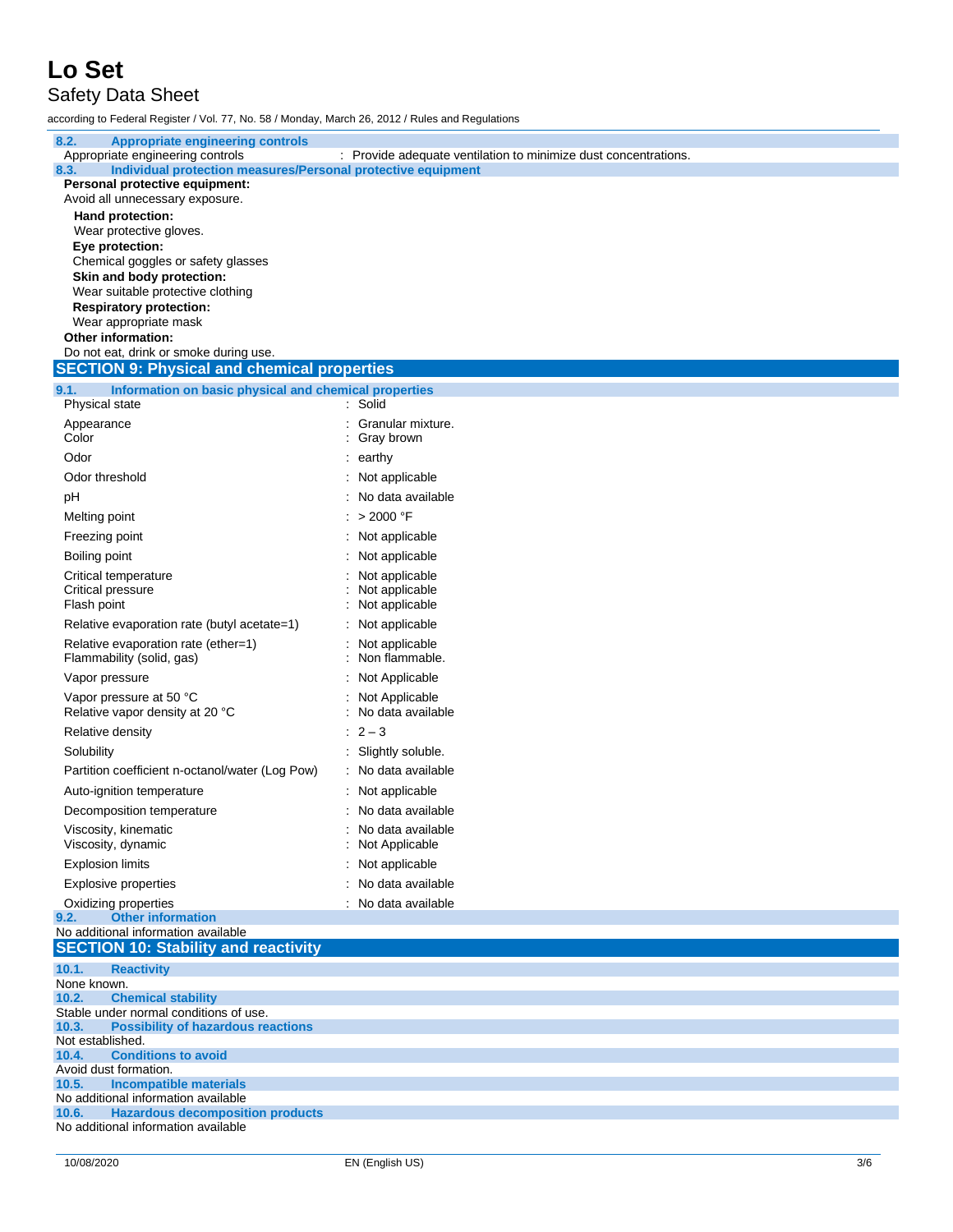### Safety Data Sheet

according to Federal Register / Vol. 77, No. 58 / Monday, March 26, 2012 / Rules and Regulations

| <b>SECTION 11: Toxicological information</b>                              |                                                                                            |
|---------------------------------------------------------------------------|--------------------------------------------------------------------------------------------|
| <b>Information on toxicological effects</b><br>11.1.                      |                                                                                            |
| Acute toxicity (oral)                                                     | : Not classified                                                                           |
| Acute toxicity (dermal)                                                   | Not classified                                                                             |
| Acute toxicity (inhalation)<br>Skin corrosion/irritation                  | Not classified<br>Causes skin irritation.                                                  |
| Serious eye damage/irritation                                             | Causes eye irritation.                                                                     |
| Respiratory or skin sensitization                                         | Not classified                                                                             |
| Germ cell mutagenicity                                                    | Not classified                                                                             |
| Carcinogenicity                                                           | May cause cancer (Inhalation).                                                             |
| quartz (14808-60-7)                                                       |                                                                                            |
| IARC group                                                                | 1 - Carcinogenic to humans                                                                 |
| Reproductive toxicity<br>Specific target organ toxicity - single exposure | : Not classified<br>: Not classified                                                       |
| Specific target organ toxicity - repeated                                 | : Not classified                                                                           |
| exposure                                                                  |                                                                                            |
| Aspiration hazard                                                         | Not classified                                                                             |
| Viscosity, kinematic                                                      | No data available                                                                          |
| Likely routes of exposure<br>Potential Adverse human health effects and   | Inhalation.<br>: Based on available data, the classification criteria are not met.         |
| symptoms                                                                  |                                                                                            |
| Symptoms/effects after inhalation                                         | : May cause cancer by inhalation. Danger of serious damage to health by prolonged exposure |
|                                                                           | through inhalation.                                                                        |
| Symptoms/effects after skin contact<br>Symptoms/effects after eye contact | : Causes skin irritation.<br>: Causes eye irritation.                                      |
| <b>SECTION 12: Ecological information</b>                                 |                                                                                            |
| 12.1.<br><b>Toxicity</b>                                                  |                                                                                            |
| No additional information available                                       |                                                                                            |
| <b>Persistence and degradability</b><br>12.2.                             |                                                                                            |
| Lo Set (Mixture)                                                          |                                                                                            |
| Persistence and degradability                                             | Not established.                                                                           |
| cristobalite (14464-46-1)                                                 |                                                                                            |
| Persistence and degradability                                             | Mineral. Not applicable.                                                                   |
| Chemical oxygen demand (COD)                                              | Not applicable                                                                             |
| ThOD                                                                      | Not applicable                                                                             |
| BOD (% of ThOD)                                                           | Not applicable                                                                             |
| quartz (14808-60-7)                                                       |                                                                                            |
| Persistence and degradability                                             | Not applicable.                                                                            |
| Biochemical oxygen demand (BOD)                                           | Not applicable                                                                             |
| Chemical oxygen demand (COD)                                              | Not applicable                                                                             |
| <b>ThOD</b>                                                               | Not applicable                                                                             |
| 12.3.<br><b>Bioaccumulative potential</b>                                 |                                                                                            |
| Lo Set (Mixture)                                                          |                                                                                            |
| Bioaccumulative potential                                                 | Not established.                                                                           |
| cristobalite (14464-46-1)                                                 |                                                                                            |
| Bioaccumulative potential                                                 | No data available.                                                                         |
|                                                                           |                                                                                            |
| quartz (14808-60-7)<br>Bioaccumulative potential                          | No data available.                                                                         |
|                                                                           |                                                                                            |
| <b>Mobility in soil</b><br>12.4.                                          |                                                                                            |
| cristobalite (14464-46-1)                                                 |                                                                                            |
| Ecology - soil                                                            | No data available.                                                                         |
| 12.5.<br><b>Other adverse effects</b>                                     |                                                                                            |
| Effect on the global warming<br>Other information                         | None known<br>No other effects known.                                                      |
| <b>SECTION 13: Disposal considerations</b>                                |                                                                                            |
| 13.1.<br><b>Disposal methods</b>                                          |                                                                                            |
| Product/Packaging disposal recommendations                                | Dispose in a safe manner in accordance with local/national regulations.                    |
| Ecology - waste materials                                                 | : Avoid release to the environment.                                                        |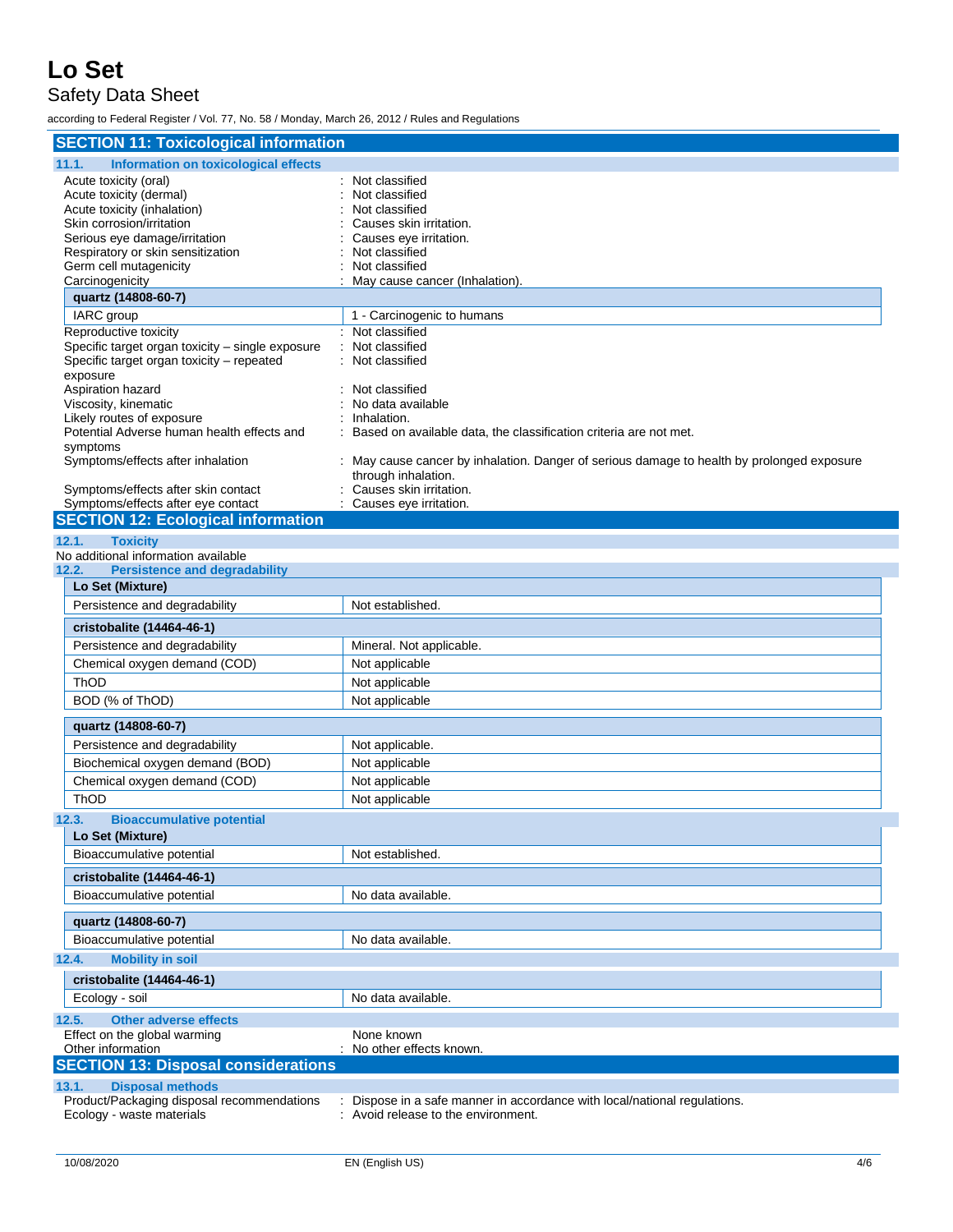### Safety Data Sheet

according to Federal Register / Vol. 77, No. 58 / Monday, March 26, 2012 / Rules and Regulations

|                                                                                                                                                                            |                                                             | <b>SECTION 14: Transport information</b><br><b>Department of Transportation (DOT)</b>            |                                                                              |                                                                                                                                                          |                                                            |                                                                                   |                                                                                                                                                             |                                        |
|----------------------------------------------------------------------------------------------------------------------------------------------------------------------------|-------------------------------------------------------------|--------------------------------------------------------------------------------------------------|------------------------------------------------------------------------------|----------------------------------------------------------------------------------------------------------------------------------------------------------|------------------------------------------------------------|-----------------------------------------------------------------------------------|-------------------------------------------------------------------------------------------------------------------------------------------------------------|----------------------------------------|
|                                                                                                                                                                            | In accordance with DOT                                      |                                                                                                  |                                                                              |                                                                                                                                                          |                                                            |                                                                                   |                                                                                                                                                             |                                        |
|                                                                                                                                                                            | Not regulated                                               | <b>Transportation of Dangerous Goods</b>                                                         |                                                                              |                                                                                                                                                          |                                                            |                                                                                   |                                                                                                                                                             |                                        |
|                                                                                                                                                                            | Not regulated                                               |                                                                                                  |                                                                              |                                                                                                                                                          |                                                            |                                                                                   |                                                                                                                                                             |                                        |
|                                                                                                                                                                            | <b>Transport by sea</b>                                     |                                                                                                  |                                                                              |                                                                                                                                                          |                                                            |                                                                                   |                                                                                                                                                             |                                        |
|                                                                                                                                                                            | Not regulated                                               |                                                                                                  |                                                                              |                                                                                                                                                          |                                                            |                                                                                   |                                                                                                                                                             |                                        |
|                                                                                                                                                                            | <b>Air transport</b>                                        |                                                                                                  |                                                                              |                                                                                                                                                          |                                                            |                                                                                   |                                                                                                                                                             |                                        |
|                                                                                                                                                                            | Not regulated                                               |                                                                                                  |                                                                              |                                                                                                                                                          |                                                            |                                                                                   |                                                                                                                                                             |                                        |
|                                                                                                                                                                            |                                                             | <b>SECTION 15: Regulatory information</b>                                                        |                                                                              |                                                                                                                                                          |                                                            |                                                                                   |                                                                                                                                                             |                                        |
|                                                                                                                                                                            | 15.1. US Federal regulations                                |                                                                                                  |                                                                              |                                                                                                                                                          |                                                            |                                                                                   |                                                                                                                                                             |                                        |
|                                                                                                                                                                            | Lo Set (Mixture)                                            |                                                                                                  |                                                                              |                                                                                                                                                          |                                                            |                                                                                   |                                                                                                                                                             |                                        |
|                                                                                                                                                                            |                                                             |                                                                                                  |                                                                              |                                                                                                                                                          |                                                            |                                                                                   |                                                                                                                                                             |                                        |
| All components of this product are listed, or excluded from listing, on the United States Environmental Protection Agency Toxic<br>Substances Control Act (TSCA) inventory |                                                             |                                                                                                  |                                                                              |                                                                                                                                                          |                                                            |                                                                                   |                                                                                                                                                             |                                        |
|                                                                                                                                                                            | 15.2. International regulations                             |                                                                                                  |                                                                              |                                                                                                                                                          |                                                            |                                                                                   |                                                                                                                                                             |                                        |
| <b>CANADA</b>                                                                                                                                                              |                                                             |                                                                                                  |                                                                              |                                                                                                                                                          |                                                            |                                                                                   |                                                                                                                                                             |                                        |
|                                                                                                                                                                            | cristobalite (14464-46-1)                                   |                                                                                                  |                                                                              |                                                                                                                                                          |                                                            |                                                                                   |                                                                                                                                                             |                                        |
|                                                                                                                                                                            |                                                             | Listed on the Canadian DSL (Domestic Substances List)                                            |                                                                              |                                                                                                                                                          |                                                            |                                                                                   |                                                                                                                                                             |                                        |
|                                                                                                                                                                            |                                                             | Sodium Silicate Dry (1344-09-8)                                                                  |                                                                              |                                                                                                                                                          |                                                            |                                                                                   |                                                                                                                                                             |                                        |
|                                                                                                                                                                            |                                                             | Listed on the Canadian DSL (Domestic Substances List)                                            |                                                                              |                                                                                                                                                          |                                                            |                                                                                   |                                                                                                                                                             |                                        |
|                                                                                                                                                                            | <b>EU-Regulations</b>                                       |                                                                                                  |                                                                              |                                                                                                                                                          |                                                            |                                                                                   |                                                                                                                                                             |                                        |
|                                                                                                                                                                            |                                                             | No additional information available                                                              |                                                                              |                                                                                                                                                          |                                                            |                                                                                   |                                                                                                                                                             |                                        |
|                                                                                                                                                                            | <b>National regulations</b>                                 |                                                                                                  |                                                                              |                                                                                                                                                          |                                                            |                                                                                   |                                                                                                                                                             |                                        |
|                                                                                                                                                                            | quartz (14808-60-7)                                         |                                                                                                  |                                                                              |                                                                                                                                                          |                                                            |                                                                                   |                                                                                                                                                             |                                        |
|                                                                                                                                                                            |                                                             | Listed on IARC (International Agency for Research on Cancer)                                     |                                                                              |                                                                                                                                                          |                                                            |                                                                                   |                                                                                                                                                             |                                        |
|                                                                                                                                                                            | 15.3. US State regulations                                  |                                                                                                  |                                                                              |                                                                                                                                                          |                                                            |                                                                                   |                                                                                                                                                             |                                        |
|                                                                                                                                                                            | Lo Set (Mixture)                                            |                                                                                                  |                                                                              |                                                                                                                                                          |                                                            |                                                                                   |                                                                                                                                                             |                                        |
|                                                                                                                                                                            | information                                                 | U.S. - California - Proposition 65 - Other                                                       |                                                                              |                                                                                                                                                          |                                                            |                                                                                   | This product contains crystalline silica, a chemical known to the state of California to<br>cause cancer. For more information go to WWW.P65Warnings.ca.gov |                                        |
|                                                                                                                                                                            |                                                             |                                                                                                  |                                                                              |                                                                                                                                                          |                                                            |                                                                                   |                                                                                                                                                             |                                        |
|                                                                                                                                                                            | cristobalite (14464-46-1)                                   |                                                                                                  |                                                                              |                                                                                                                                                          |                                                            |                                                                                   |                                                                                                                                                             |                                        |
|                                                                                                                                                                            | $U.S. -$<br>California -<br>Proposition 65                  | U.S. - California -<br>Proposition 65 -<br>Developmental                                         | U.S. - California -<br>Proposition 65 -<br>Reproductive                      |                                                                                                                                                          |                                                            | U.S. California -<br>Proposition 65 -<br><b>Reproductive Toxicity</b>             | No significant risk level<br>(NSRL)                                                                                                                         | Maximum allowable<br>dose level (MADL) |
| List                                                                                                                                                                       | - Carcinogens                                               | Toxicity                                                                                         | Toxicity - Female                                                            |                                                                                                                                                          |                                                            | - Male                                                                            |                                                                                                                                                             |                                        |
| Yes                                                                                                                                                                        |                                                             | <b>No</b>                                                                                        | No                                                                           |                                                                                                                                                          |                                                            | No                                                                                |                                                                                                                                                             |                                        |
|                                                                                                                                                                            | quartz (14808-60-7)                                         |                                                                                                  |                                                                              |                                                                                                                                                          |                                                            |                                                                                   |                                                                                                                                                             |                                        |
| List                                                                                                                                                                       | $U.S. -$<br>California -<br>Proposition 65<br>- Carcinogens | U.S. - California -<br>Proposition 65 -<br>Developmental<br>Toxicity                             | U.S. - California -<br>Proposition 65 -<br>Reproductive<br>Toxicity - Female |                                                                                                                                                          |                                                            | U.S. - California -<br>Proposition 65 -<br><b>Reproductive Toxicity</b><br>- Male | No significant risk level<br>(NSRL)                                                                                                                         | Maximum allowable<br>dose level (MADL) |
| Yes                                                                                                                                                                        |                                                             | No                                                                                               | No                                                                           |                                                                                                                                                          |                                                            | No                                                                                |                                                                                                                                                             |                                        |
|                                                                                                                                                                            | <b>Component</b>                                            |                                                                                                  |                                                                              |                                                                                                                                                          | <b>State or local regulations</b>                          |                                                                                   |                                                                                                                                                             |                                        |
| Cristobalite (14464-46-1)                                                                                                                                                  |                                                             |                                                                                                  |                                                                              | U.S. - Massachusetts - Right To Know List; U.S. - New Jersey - Right to Know<br>Hazardous Substance List; U.S. - Pennsylvania - RTK (Right to Know) List |                                                            |                                                                                   |                                                                                                                                                             |                                        |
| Quartz (14808-60-7)                                                                                                                                                        |                                                             |                                                                                                  |                                                                              |                                                                                                                                                          | U.S. - New Jersey - Right to Know Hazardous Substance List |                                                                                   |                                                                                                                                                             |                                        |
|                                                                                                                                                                            |                                                             | <b>SECTION 16: Other information</b>                                                             |                                                                              |                                                                                                                                                          |                                                            |                                                                                   |                                                                                                                                                             |                                        |
|                                                                                                                                                                            | <b>Revision date</b><br>Other information                   | according to Federal Register / Vol. 77, No. 58 / Monday, March 26, 2012 / Rules and Regulations |                                                                              | : 10/08/2020                                                                                                                                             |                                                            | language versions, the English version shall prevail.                             | : Report language name. English. In the event of any conflict between English and other                                                                     |                                        |
| Full text of H-phrases:                                                                                                                                                    |                                                             |                                                                                                  |                                                                              |                                                                                                                                                          |                                                            |                                                                                   |                                                                                                                                                             |                                        |
| H315<br>Causes skin irritation                                                                                                                                             |                                                             |                                                                                                  |                                                                              |                                                                                                                                                          |                                                            |                                                                                   |                                                                                                                                                             |                                        |
| H320<br>Causes eye irritation                                                                                                                                              |                                                             |                                                                                                  |                                                                              |                                                                                                                                                          |                                                            |                                                                                   |                                                                                                                                                             |                                        |

H350 May cause cancer